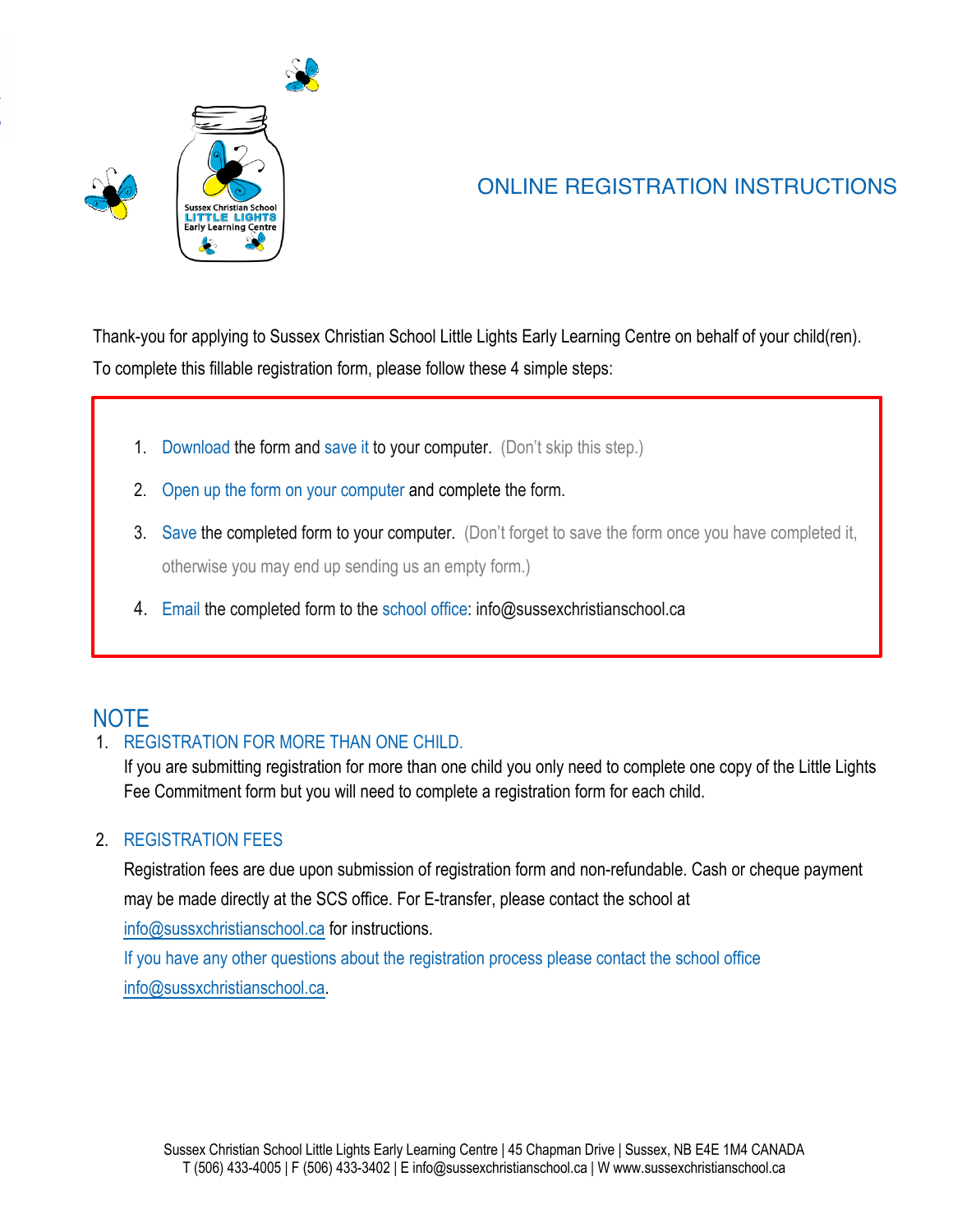



# SCS LITTLE LIGHTS EARLY LEARNING CENTRE REGISTRATION FORM

| Date: |  |
|-------|--|
|       |  |

| <b>STUDENT INFORMATION</b>                                                                                                                   |              |                    |                       |             |   |                                                                       |
|----------------------------------------------------------------------------------------------------------------------------------------------|--------------|--------------------|-----------------------|-------------|---|-----------------------------------------------------------------------|
| First Name:                                                                                                                                  |              |                    | Birthdate: Y          | M           | D | Age:                                                                  |
| Middle Name:                                                                                                                                 |              |                    | Gender: F             | M           |   |                                                                       |
| Last Name:                                                                                                                                   |              |                    | Enrolment to begin: Y |             | M | D                                                                     |
| <b>ADDRESS</b>                                                                                                                               |              |                    |                       |             |   |                                                                       |
| Home Address                                                                                                                                 |              |                    |                       |             |   | Mailing/Other Address - Complete only if different from home address. |
| Street:<br>Apt.#                                                                                                                             |              |                    | PO Box#:              |             |   |                                                                       |
| City:                                                                                                                                        | Postal Code: |                    | City:                 |             |   | Postal Code:                                                          |
| Province:                                                                                                                                    |              |                    | Province:             |             |   |                                                                       |
|                                                                                                                                              |              |                    |                       |             |   |                                                                       |
| <b>PROGRAM SELECTION</b>                                                                                                                     |              |                    |                       |             |   |                                                                       |
| Half-day programs                                                                                                                            |              | Full-day programs  |                       | Afterschool |   |                                                                       |
| 3 & 4 year old (2 Half-days)                                                                                                                 |              | Infant (≥15months) |                       |             |   | Afterschool Program                                                   |
| 3 & 4 year old (3 Half-days)                                                                                                                 |              | 2 year old         |                       |             |   |                                                                       |
| $3 & 4$ year old (5 Half-days)                                                                                                               |              | 3 year old         |                       |             |   |                                                                       |
|                                                                                                                                              |              | 4 year old         |                       |             |   |                                                                       |
| <b>ALLERGIES</b><br>Allergies:                                                                                                               |              |                    |                       |             |   |                                                                       |
| a) Please list any medication allergies:                                                                                                     |              |                    |                       |             |   |                                                                       |
| b) Please list any food allergies:                                                                                                           |              |                    |                       |             |   |                                                                       |
| c) Any other allergies?                                                                                                                      |              |                    |                       |             |   |                                                                       |
| <b>Emergency Treatment</b>                                                                                                                   |              |                    |                       |             |   |                                                                       |
| Please indicate any situations where emergency treatment and/or medication(s) may be required by your child (i.e.: EpiPen, puffers/inhalers, |              |                    |                       |             |   |                                                                       |

Benadryl, etc.).

Instructions:

Sussex Christian School Little Lights Early Learning Centre | 45 Chapman Drive | Sussex, NB E4E 1M4 CANADA T (506) 433-4005 | F (506) 433-3402 | E info@sussexchristianschool.ca | W www.sussexchristianschool.ca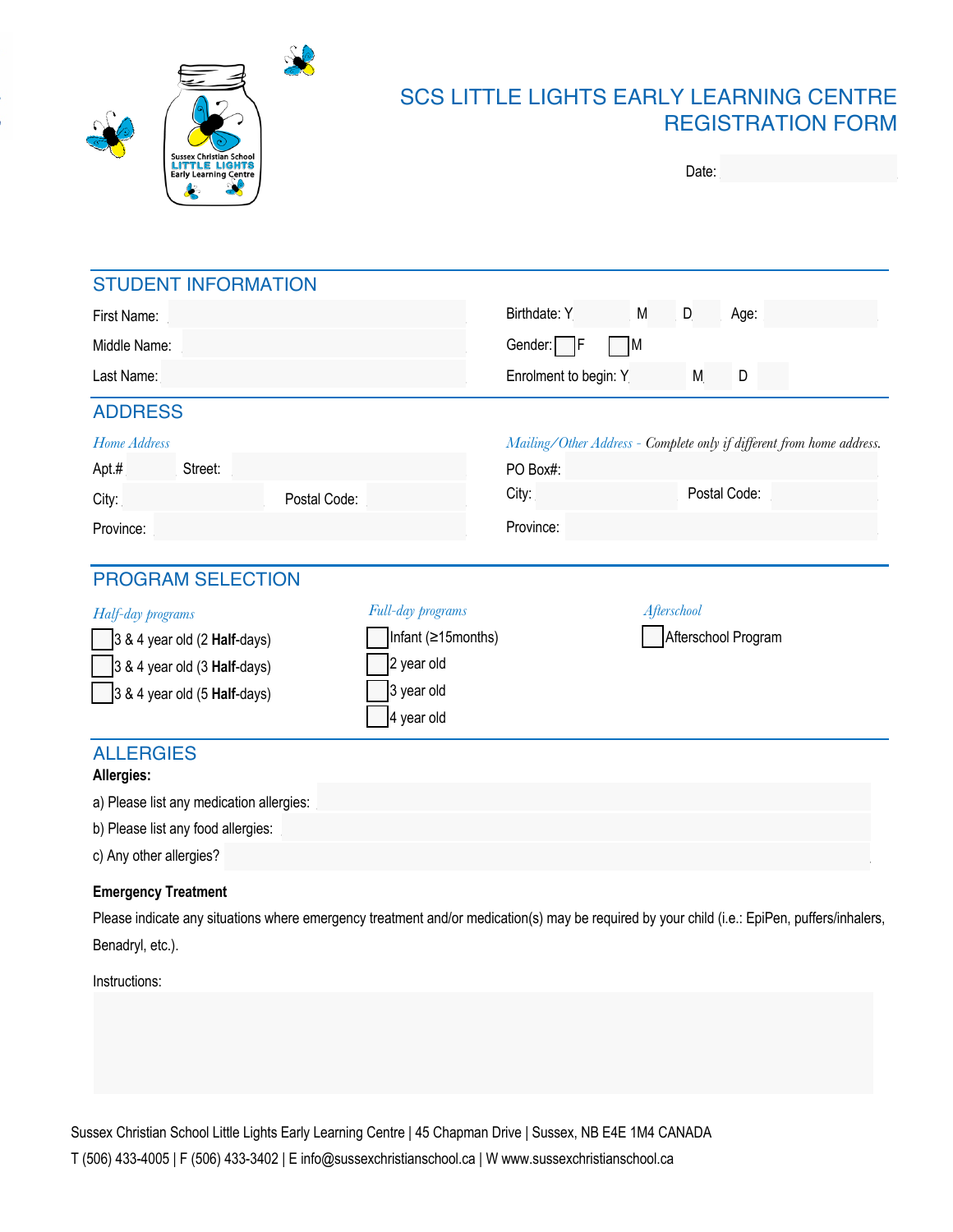## PARENTAL INFORMATION

\* **Please select one email address to be the primary contact for school communications.**

| Father's information   | Mother's information   |
|------------------------|------------------------|
| First Name:            | First Name:            |
| Last Name:             | Last Name:             |
| Occupation:            | Occupation:            |
| Employer:              | Employer:              |
| Email Address*:        | Email Address*:        |
| Lives with children: N | Lives with children: N |
| Cell: (<br>Phone: (    | Cell: (<br>Phone: (    |
| Work: (<br>Ext:        | Work: (<br>Ext:        |

Permission is given for our home phone # to be published on a list issued to school families

# **CUSTODY** Are there special instructions to be noted regarding custody of students?  $\Box N$   $\Box Y$  - if Yes, please explain:

# EMERGENCY CONTACTS

Individuals to contact if school is unable to contact parent(s):

| <b>Emergency Contact #1</b> |              | <b>Emergency Contact #2</b> |              |
|-----------------------------|--------------|-----------------------------|--------------|
| First Name:                 |              | First Name:                 |              |
| Last Name:                  |              | Last Name:                  |              |
| Relationship to child:      |              | Relationship to child:      |              |
| Phone: (                    | Cell: (      | Phone: (                    | Cell: (      |
| Work: (                     | Ext:         | Work: (                     | Ext:         |
| Apt.#<br>Street:            |              | $Apt.$ #<br>Street:         |              |
| City:                       | Postal Code: | City:                       | Postal Code: |
| Province:                   |              | Province:                   |              |
|                             |              |                             |              |

Sussex Christian School Little Lights Early Learning Centre | 45 Chapman Drive | Sussex, NB E4E 1M4 CANADA T (506) 433-4005 | F (506) 433-3402 | E info@sussexchristianschool.ca | W www.sussexchristianschool.ca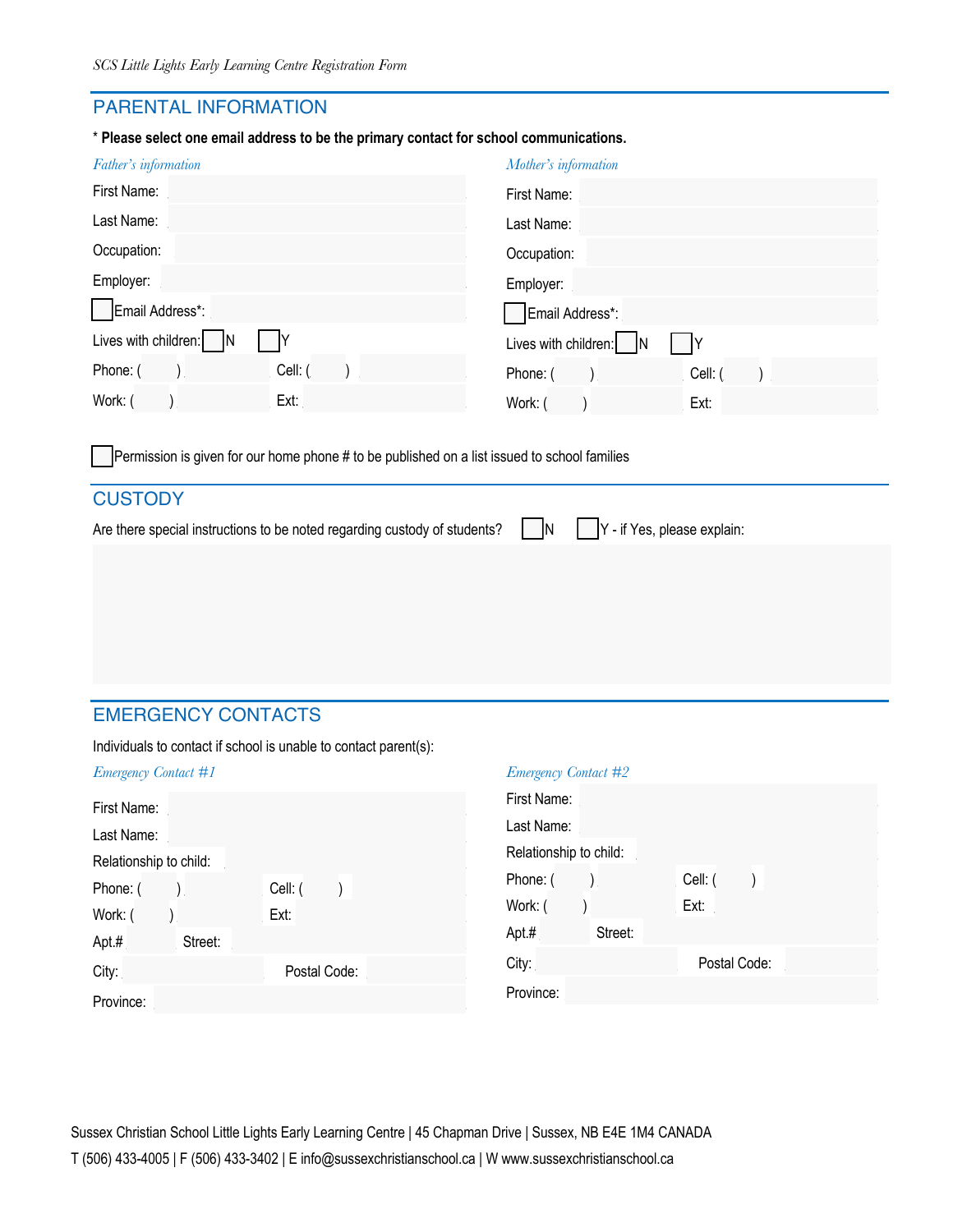| <b>FAMILY CHURCH AFFILIATION</b>                                                                                                                                                  |                                 |                |
|-----------------------------------------------------------------------------------------------------------------------------------------------------------------------------------|---------------------------------|----------------|
| Name of Church:                                                                                                                                                                   | Pastor's Name:                  |                |
| Phone Number:                                                                                                                                                                     | Regularly attend<br>Attendance: | No home church |
| <b>EDUCATIONAL INTENT</b><br>Select one                                                                                                                                           |                                 |                |
| I am interested in a long-term commitment to Christian School education for my child.                                                                                             |                                 |                |
| am interested in my child receiving an educational foundation through the SCS Little Lights Early Learning Centre and Kindergarten<br>programs before enrolling in public school. |                                 |                |
| I am interested in my child attending only Little Lights Early Learning Centre at SCS.                                                                                            |                                 |                |
| am uncertain as to my long-term intentions for my child's education.                                                                                                              |                                 |                |
| <b>PLEASE ANSWER THE FOLLOWING</b>                                                                                                                                                |                                 |                |
| Do you have other school-aged children who are not enrolled at SCS? Please answer and state why or why not.   Yes                                                                 |                                 | <b>No</b>      |
|                                                                                                                                                                                   |                                 |                |
|                                                                                                                                                                                   |                                 |                |
|                                                                                                                                                                                   |                                 |                |
| HOW DID YOU LEARN ABOUT SCS LITTLE LIGHTS EARLY LEARNING CENTRE?                                                                                                                  |                                 |                |
| Social media                                                                                                                                                                      | Friend(s)                       |                |
| Newspaper                                                                                                                                                                         | Other (please specify):         |                |
| <b>CHILD PROFILE</b>                                                                                                                                                              |                                 |                |
| Who has permission to pick your child up from the centre?                                                                                                                         |                                 |                |
|                                                                                                                                                                                   |                                 |                |
|                                                                                                                                                                                   |                                 |                |
| If changing pick up arrangements parents must inform the center prior to the child being picked up.                                                                               |                                 |                |
| Is there anyone who does NOT have permission to pick your child up from the centre?                                                                                               |                                 |                |
|                                                                                                                                                                                   |                                 |                |
|                                                                                                                                                                                   |                                 |                |
|                                                                                                                                                                                   |                                 |                |
|                                                                                                                                                                                   |                                 |                |
| <b>Preschool/Child Care History</b>                                                                                                                                               |                                 |                |
| Has your child attended preschool/childcare before?   No                                                                                                                          | <b>Nes</b>                      |                |
| If yes, for how long? $\begin{bmatrix} 6 \text{ months} \end{bmatrix}$<br>$\vert$   1 year<br>$\vert$ 2 year                                                                      | More than 2 years               |                |
|                                                                                                                                                                                   |                                 |                |

T (506) 433-4005 | F (506) 433-3402 | E info@sussexchristianschool.ca | W www.sussexchristianschool.ca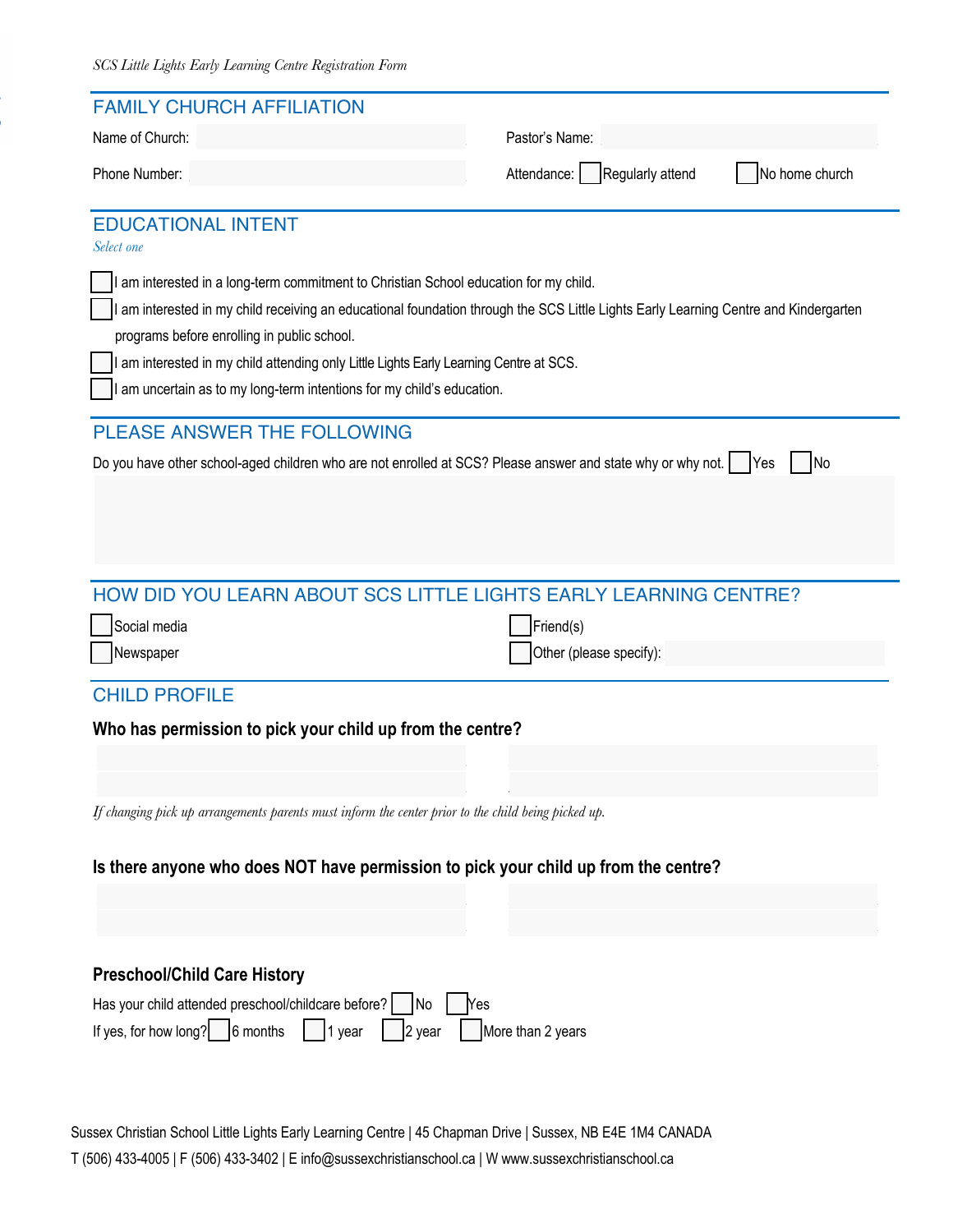## CHILD HEALTH RECORD

#### **Immunizations**

In accordance with regulation 12(2) of the Public Health Act, proof of immunization must be provided for each child attending a child day care centre for the following:

| diphtheria | pertussis | meningococcal disease | measles                      |
|------------|-----------|-----------------------|------------------------------|
| tetanus    | rubella   | pneumococcal disease  | Haemophilus influenza type B |
| polio      | varicella | mumps                 |                              |

#### **Where proof is not provided you must have the following waivers:**

- a medical exemption, on a form provided by the Minister, that is signed by a medical practitioner or nurse practitioner, or
- a written statement, on a form provided by the Minister, signed by the parent or legal guardian of his or her objections to the immunizations required by the Minister. Note: Public Health will periodically review child files to ensure immunizations are complete or waivers are present.

#### **Medical History**

 $\ddot{\mathbf{y}}$ 

Please indicate if your child has **had** any of the following:

| Yes | N٥ |                            |
|-----|----|----------------------------|
|     |    | Measles                    |
|     |    | Rubella                    |
|     |    | Mumps                      |
|     |    | Chicken Pox                |
|     |    | Meningitis                 |
|     |    | Pertussis (Whooping Cough) |
|     |    |                            |

#### **Health Status**

Indicate if your child **has** any of the following:

| Yes | No |                   |
|-----|----|-------------------|
|     |    | Asthma            |
|     |    | <b>Diabetes</b>   |
|     |    | Eczema/Psoriasis  |
|     |    | Epilepsy/Seizures |
|     |    | Other:            |
|     |    |                   |

#### **Local Physician**

| Name:           | Phone #:              |
|-----------------|-----------------------|
| <b>Medicare</b> |                       |
| Medicare #:     | Medicare Expiry Date: |

#### **Other Medical Information**

Does applicant have any mental, emotional, physical limitations, or learning disabilities that may affect his/her activities or progress, or for some reason should be known by staff?

Sussex Christian School • 45 Chapman Drive • Sussex, NB E4E 1M4 CANADA TEL (506) 433-4005 • FAX (506) 433-3402 • EMAIL info@sussexchristianschool.ca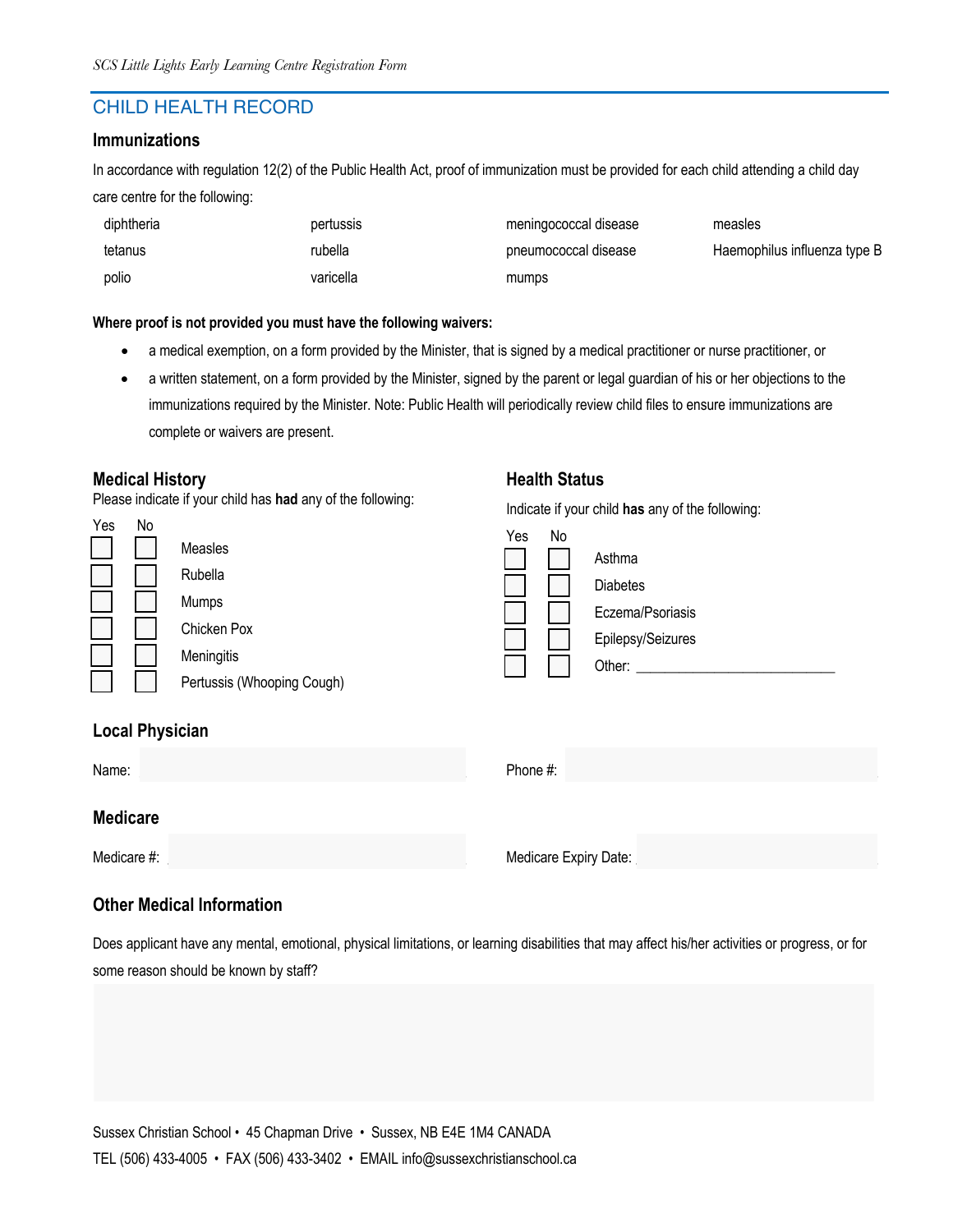#### **Medical Treatment**

#### *Please indicate medical treatment your child may require.*

If medication is required on a regular basis, or at a specified time, medication must be brought to the school office, labeled with child's name and dosage requirements, and a medical permission form must be completed.

| Name of medication: | Dosage: |
|---------------------|---------|
| Instructions:       |         |
|                     |         |
| Name of medication: | Dosage: |
| Instructions:       |         |

#### **Additional Information**

Indicate if there are any activities in which your child cannot participate:

## ADMINISTRATION OF ACETAMINOPHEN CONSENT

| Indicate your consent       |                                                                                                                                                                                                                                                                                                                                      |         | give consent for acetaminophen to be administered to my child provided I have been contacted first to |
|-----------------------------|--------------------------------------------------------------------------------------------------------------------------------------------------------------------------------------------------------------------------------------------------------------------------------------------------------------------------------------|---------|-------------------------------------------------------------------------------------------------------|
| Yes                         | provide oral consent and to indicate dosage.                                                                                                                                                                                                                                                                                         |         |                                                                                                       |
| $\overline{\phantom{a}}$ No | On picking up my child at the facility I understand I will be asked to sign a written acknowledgment that<br>acetaminophen was administered with my consent.<br>also understand that the acetaminophen is to relieve my child of minor discomfort or to help lower a fever<br>while I am only way to pick them up (within one hour). |         |                                                                                                       |
|                             |                                                                                                                                                                                                                                                                                                                                      |         |                                                                                                       |
|                             | Reason:                                                                                                                                                                                                                                                                                                                              |         |                                                                                                       |
|                             | Fever above                                                                                                                                                                                                                                                                                                                          | Celsius | Body ache                                                                                             |
|                             | Other:                                                                                                                                                                                                                                                                                                                               |         |                                                                                                       |

#### CHILD DEVELOPMENT

#### **Self Help**

*In what way does your child need our help with the following self-help skills?* 

| Dressing/Undressing:                      |
|-------------------------------------------|
| Eating:                                   |
| Toileting:                                |
| Handwashing/Toothbrushing:                |
| Other: (ie: gross and fine motor skills): |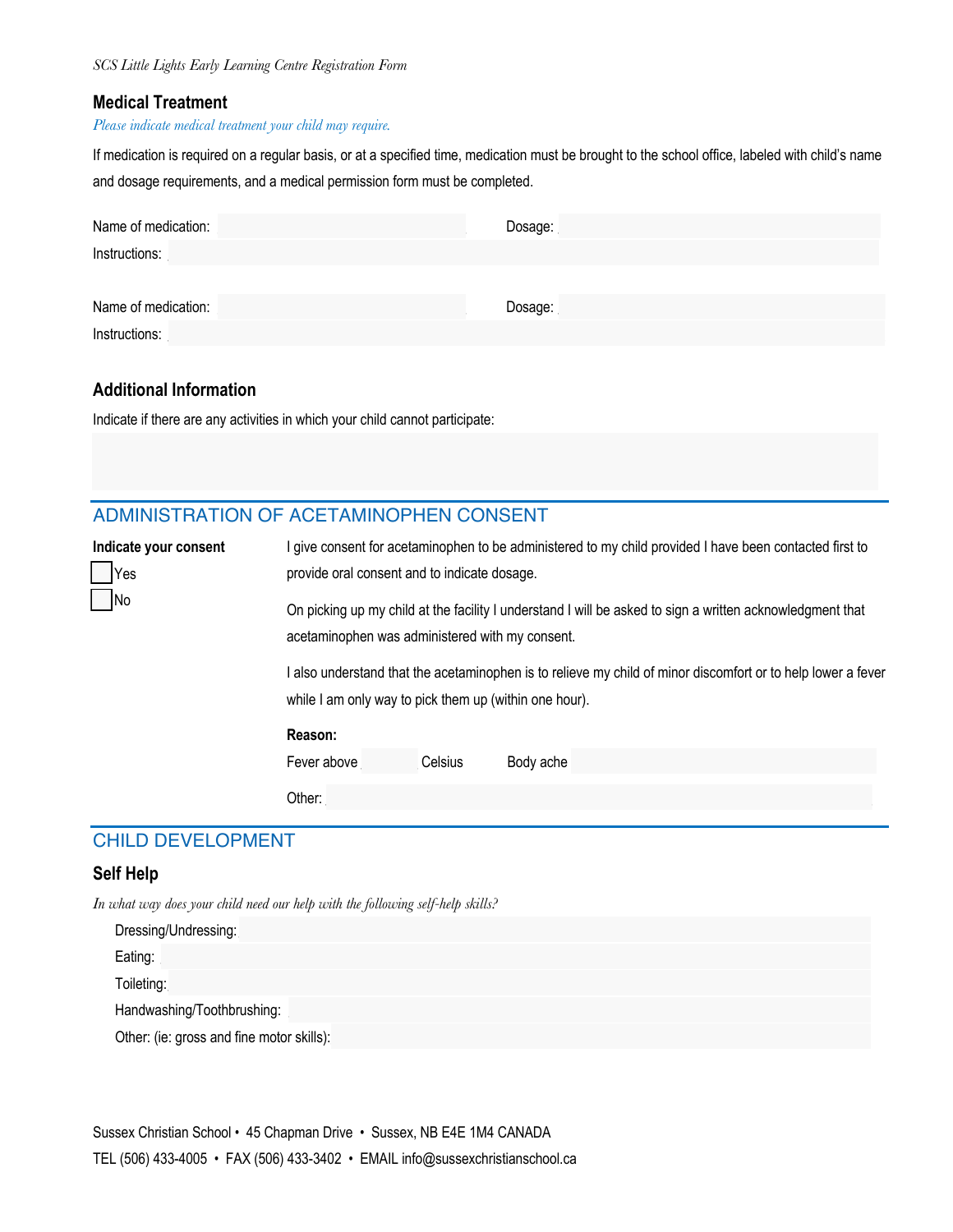#### **Transition**

Are there any hints/suggestions you could share with us to make your child's transition to the centre a positive one?

#### **The "Good Things in Life"**

Tell us a few things about your child… What does your child like to do? (i.e.: look at books, listen to music, play with other children, play outdoors/indoors, toys, climb/run/jump, paint, computer/TV, imaginative play/dress-up)

#### **Other Info**

Is there anything else you would like to share with us about your child?

### PARENTAL CONSENT FOR EMERGENCY CARE AND TRANSPORTATION

| Indicate your consent | If at any time, due to circumstances such as an injury or sudden illness, medical treatment is necessary, I   |
|-----------------------|---------------------------------------------------------------------------------------------------------------|
| ' 7 Yes               | (we) authorize the operator/administrator/staff of SCS Little Lights Early Learning Centre to take            |
| $\neg$ No             | whatever emergency measures are necessary for the protection of (our) my child while in their care.           |
|                       | I understand this may involve applying first aid, calling a physician or nurse, carrying out the instructions |
|                       | given, and/or transporting my (our) child to a hospital, including the possible use of an emergency vehicle.  |
|                       | understand that this may be necessary prior to contacting me (us) and that any expenses incurred for          |
|                       | such treatment, including emergency transportation is my (our) responsibility.                                |

## CONSENT FOR MY CHILD TO BE TAKEN ON WALKING OUTINGS/EXCURSIONS OFF THE PREMISES.

| Indicate your consent | As a part of the day, walking trips may be taken off the premises, within the neighborhood. Consent will |
|-----------------------|----------------------------------------------------------------------------------------------------------|
| Yes                   | provide more flexibility and allow for more spontaneity in the planning.                                 |
| $\sqrt{N}$            | Consent forms for any motor transportation trips will be separate and for each outing.                   |

I give permission for my child to be able to participate in the walking trips.

Sussex Christian School • 45 Chapman Drive • Sussex, NB E4E 1M4 CANADA TEL (506) 433-4005 • FAX (506) 433-3402 • EMAIL info@sussexchristianschool.ca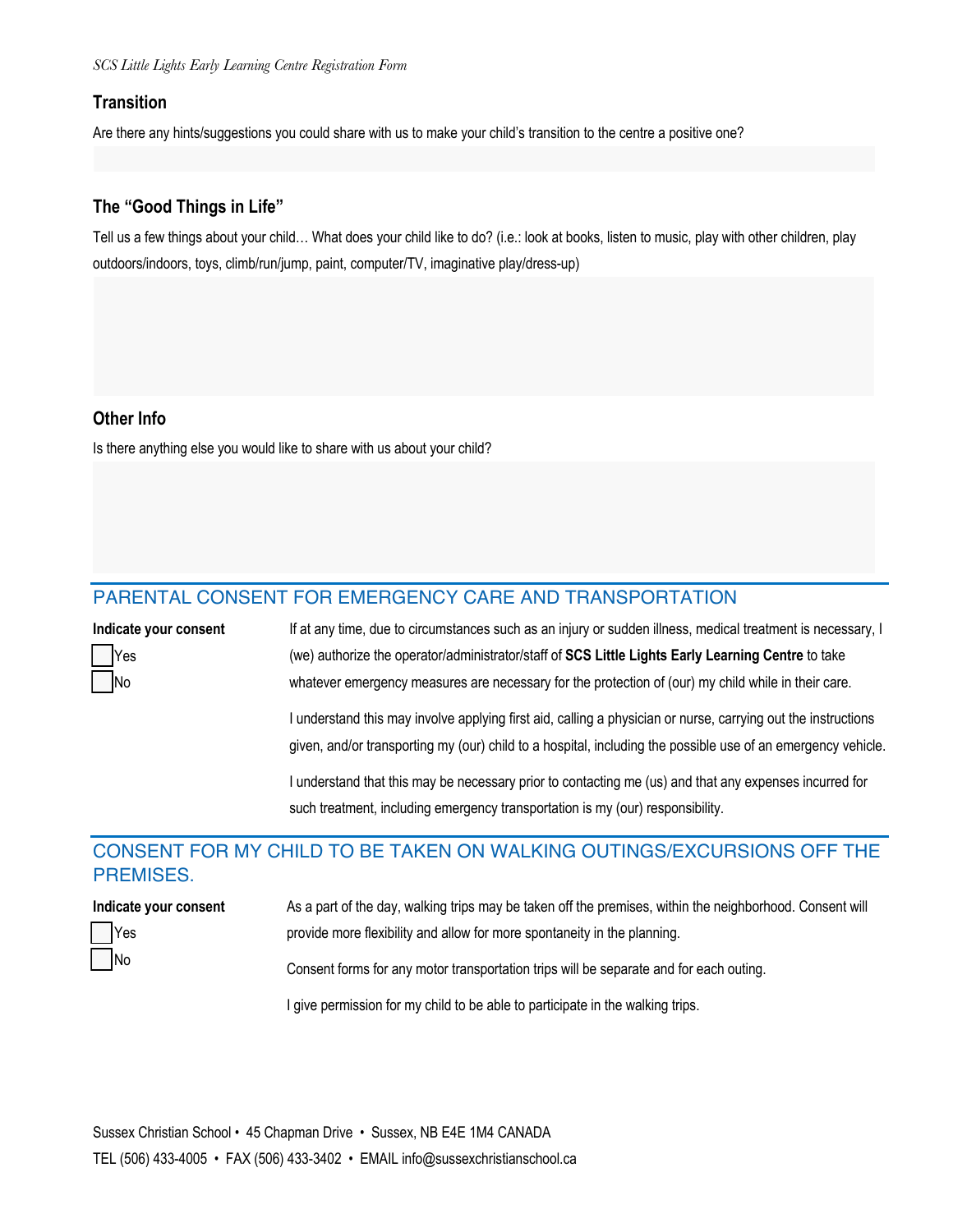#### CONSENT FOR VIDEO GRAPHING AND PHOTOGRAPHS

I give consent for my child to be video graphed or photographed participating in the facility for the following reasons:

| IN | Social Media such as Facebook                 |
|----|-----------------------------------------------|
| IN | Facility's website                            |
| IN | Publication                                   |
|    | Illustrate child learning within the facility |

#### CONSENT FOR CHILD TO WALK/BICYCLE TO AND FROM SCHOOL UNATTENDED *School-aged children only*

| Indicate your consent                   | I give consent for my school-aged child to travel to and from school unsupervised.                                                                                                                                 |
|-----------------------------------------|--------------------------------------------------------------------------------------------------------------------------------------------------------------------------------------------------------------------|
| $\Box$ Yes<br>$\Box$ No<br>$\nabla N/A$ | If my child does not arrive at the facility within the per-determined time period, the missing child or other<br>procedures will be initiated to find him/her. I will advise the facility when my child is absent. |

## CONSENT FOR TRANSPORTATION TO AND FROM SCHOOL

#### *School-aged children only*

| Indicate your consent |        | I authorize the operator to transport my child to and from school by the authorized facility vehicle or by |  |  |
|-----------------------|--------|------------------------------------------------------------------------------------------------------------|--|--|
|                       | $Y$ es | walking, where applicable, appropriate seat restraints are used.                                           |  |  |
|                       | No     |                                                                                                            |  |  |

#### CONSENT FOR BATHING

#### **Indicate your consent**

|   | Yes |
|---|-----|
| I | No  |
|   | N/A |

N/A

I give permission to bathe my child if this becomes necessary due to the child becoming dirty while at the facility; either through play (paint, mud, sand, etc.) or because of a toilet accident.

Also applies so overnight care where bathing is part of the nighttime routine.

To ensure the health and safety of children who may require bathing, children must be:

- bathed individually and supervised according to developmental needs;
- never left unattended; and
- bathed as quickly as possible and dressed appropriately.

Staff will supervise or bathe the child upon instructions of the parent according to their age, adhering to safety standards.

Bathtubs will be equipped with a nonskid mat or surface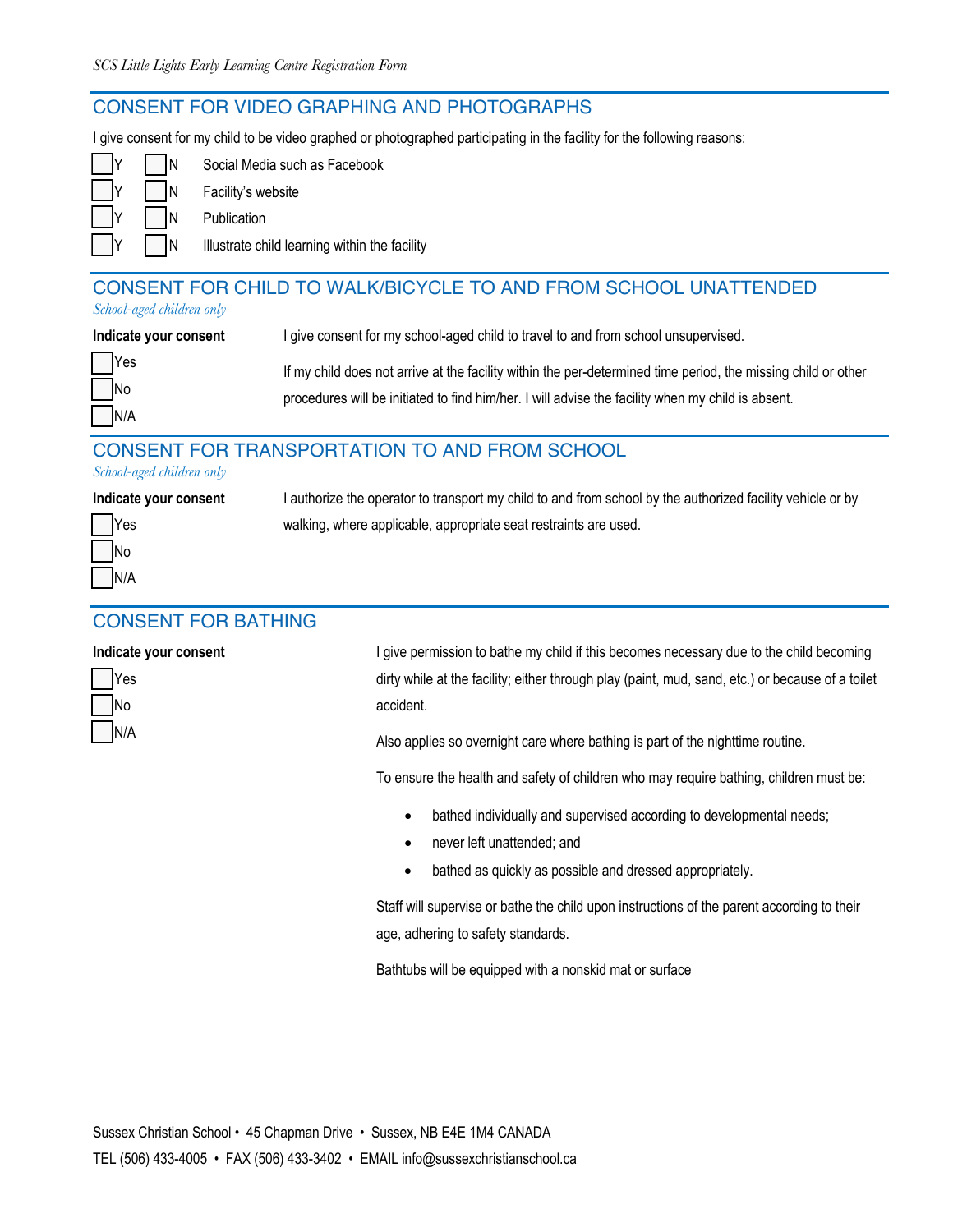| <b>REQUIRED DOCUMENTATION</b><br>Upon acceptance, additional documents must be signed and returned by the first day of classes.      |                                                                                                                                              |  |  |
|--------------------------------------------------------------------------------------------------------------------------------------|----------------------------------------------------------------------------------------------------------------------------------------------|--|--|
| Forms and documents to be submitted to complete application.                                                                         |                                                                                                                                              |  |  |
| Completed forms:<br>Little Lights Early Learning Centre Registration Form<br>Little Lights Early Learning Centre Fee Commitment Form | Additional forms/documentation:<br>Immunization Record<br>Picture of child<br>Read and sign the Little Lights Early Learning Centre Handbook |  |  |
| <b>PARENT/GUARDIAN SIGNATURE(S)</b>                                                                                                  |                                                                                                                                              |  |  |
| Signature of Father/Guardian                                                                                                         | Signature of Mother/Guardian                                                                                                                 |  |  |
| Date                                                                                                                                 | Date                                                                                                                                         |  |  |
| <b>FOR OFFICE USE ONLY</b>                                                                                                           |                                                                                                                                              |  |  |
|                                                                                                                                      | Comments:                                                                                                                                    |  |  |
|                                                                                                                                      |                                                                                                                                              |  |  |
|                                                                                                                                      |                                                                                                                                              |  |  |
|                                                                                                                                      |                                                                                                                                              |  |  |
| Post-dates:                                                                                                                          |                                                                                                                                              |  |  |